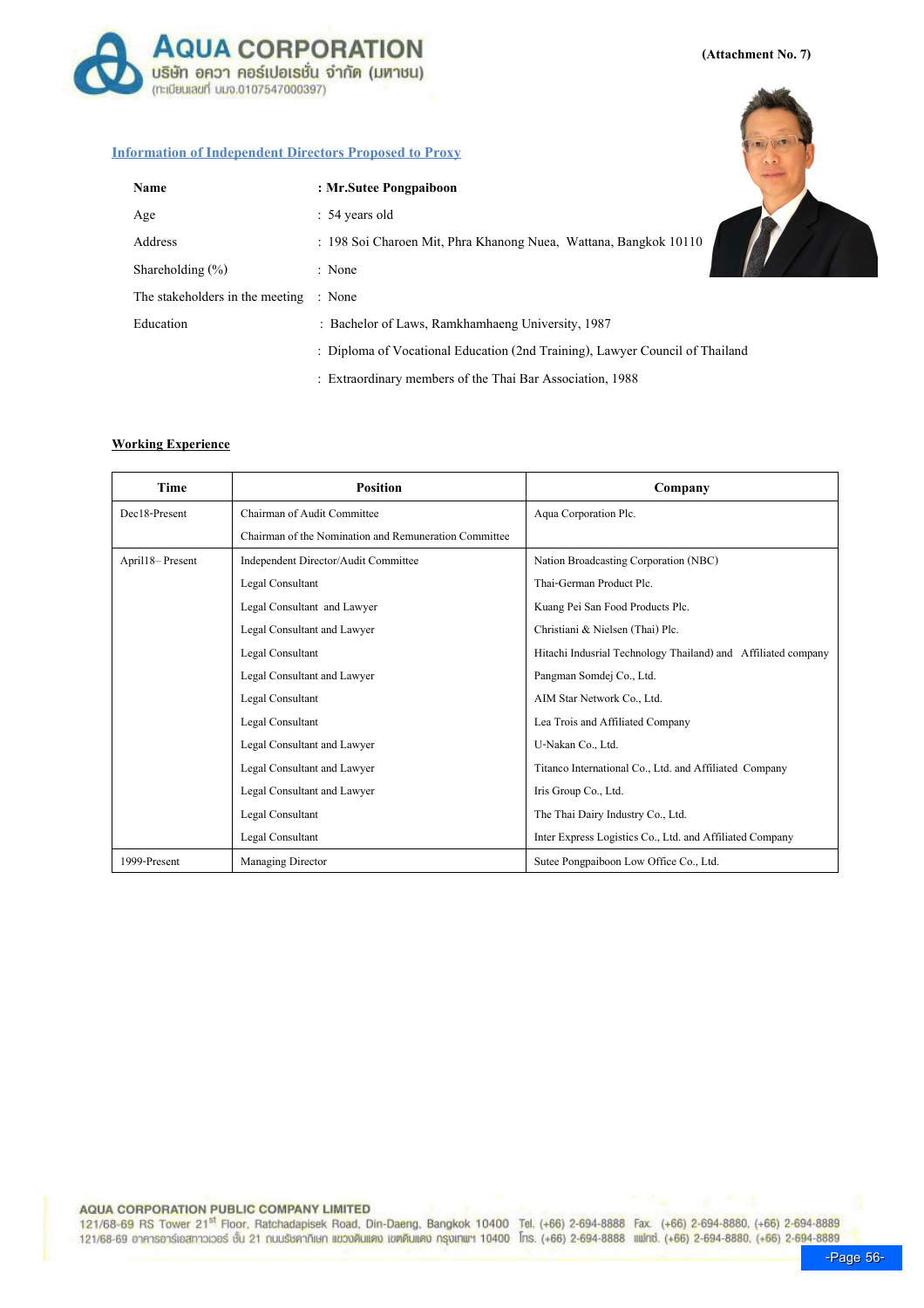

### Qualification of Independent Director of Aqua Corporation Public Company Limited

#### (The minimum requirements of the SEC and the SET)

 At the Annual General Meeting of Shareholders for the year 2019 The Company has an independent director who is retired by rotation. And propose to the shareholders' meeting to re-appoint the independent director for another term. The definition of independent directors is as follows.

#### Independent Directors Definition

- 1. Holding shares not over 1 percent of the total shares with voting right of the applicant for license, holding company, subsidiary, associated company or juristic person that may have conflicts, however, it includes shareholding by related persons of the independent director also.
- 2. Not being or has been a director with management participation on employees, consultant with regular salary or authorized person of the applicant for license, parent company, subsidiaries, associated company, subsidiaries in same level, or juristic person that may have conflicts, except relieved from such characteristic at not less than 2 years before the date of submission for permission from the office.
- 3. Not being person of whole blood or registration as stated in the law, in the manner of being father or mother, spouse, brotherhood and offspring including spouse of the offspring of the management, major shareholders, authorized person or person designated to be management or authorized person of the applicant for license or subsidiary.
- 4. Not have or has been in business such as making a normal commercial transactions to operate a rental business. or rent a property, concerning assets or services or providing or receiving financial assistance. Other similar circumstances apply to the company, parent company, subsidiaries, associated company or juristic person that may have conflicts in a manner that may obstruct the use of judgment freely, and never as a major shareholder. Non-Independent Directors or management of persons who have business relationship with the company, its parent company, subsidiaries, associated company or juristic person that may have conflict of interest, except relieved from such characteristic at not less than 2 years before the date of submission for permission from the office.
- 5. Not being or has been auditor of the applicant, holding company, subsidiaries, associated company or juristic person that may have conflicts and not a major shareholder, Non-Independent Directors, managers or managing partners of the audit, the auditors of the Company, parent company, subsidiaries, associated company or juristic person that may have conflicts, except relieved from such characteristic at not less than 2 years before the date of submission for permission from the office.
- 6. Not being or has been any professional provide which includes legal consulting or financial consulting with service fee over two million baht a year from the applicant, parent company, subsidiaries, associated company or juristic person that may have conflicts, In the case of the professional service provider is a juristic person including a major shareholder, non-Independent Directors, the manager or managing partner of the professional service provider, except relieved from such characteristic at not less than 2 years before the date of submission for permission from the office.
- 7. Not being a director appointed to be agent of the director of the applicant, major shareholder or shareholder with relation with the major shareholder.
- 8. Not being a director assigned by the Board of Directors to decided on the operation of the company, parent company, subsidiaries, associated company, subsidiaries in same level, or juristic person that may have conflicts.
- 9. If the independent directors are independent directors in the parent company, subsidiaries and subsidiaries in same level. The company must disclose information about such positions and the total remuneration received by the independent director in Form 56-1 and Form 56-2.

121/68-69 RS Tower 21<sup>st</sup> Floor, Ratchadapisek Road, Din-Daeng, Bangkok 10400 Tel. (+66) 2-694-8888 Fax. (+66) 2-694-8880, (+66) 2-694-8889 121/68-69 อาคารอาร์เอสทาวเวอร์ ชั้น 21 กนบรัชคาภิเษก แขวงดินแดง เขตดินแดง กรุงเทพฯ 10400 โทร. (+66) 2-694-8888 แฟกซ์. (+66) 2-694-8880, (+66) 2-694-8889

<sup>10.</sup> There are no other characteristics that make it impossible to give an independent opinion about the operation of the company. **AQUA CORPORATION PUBLIC COMPANY LIMITED**